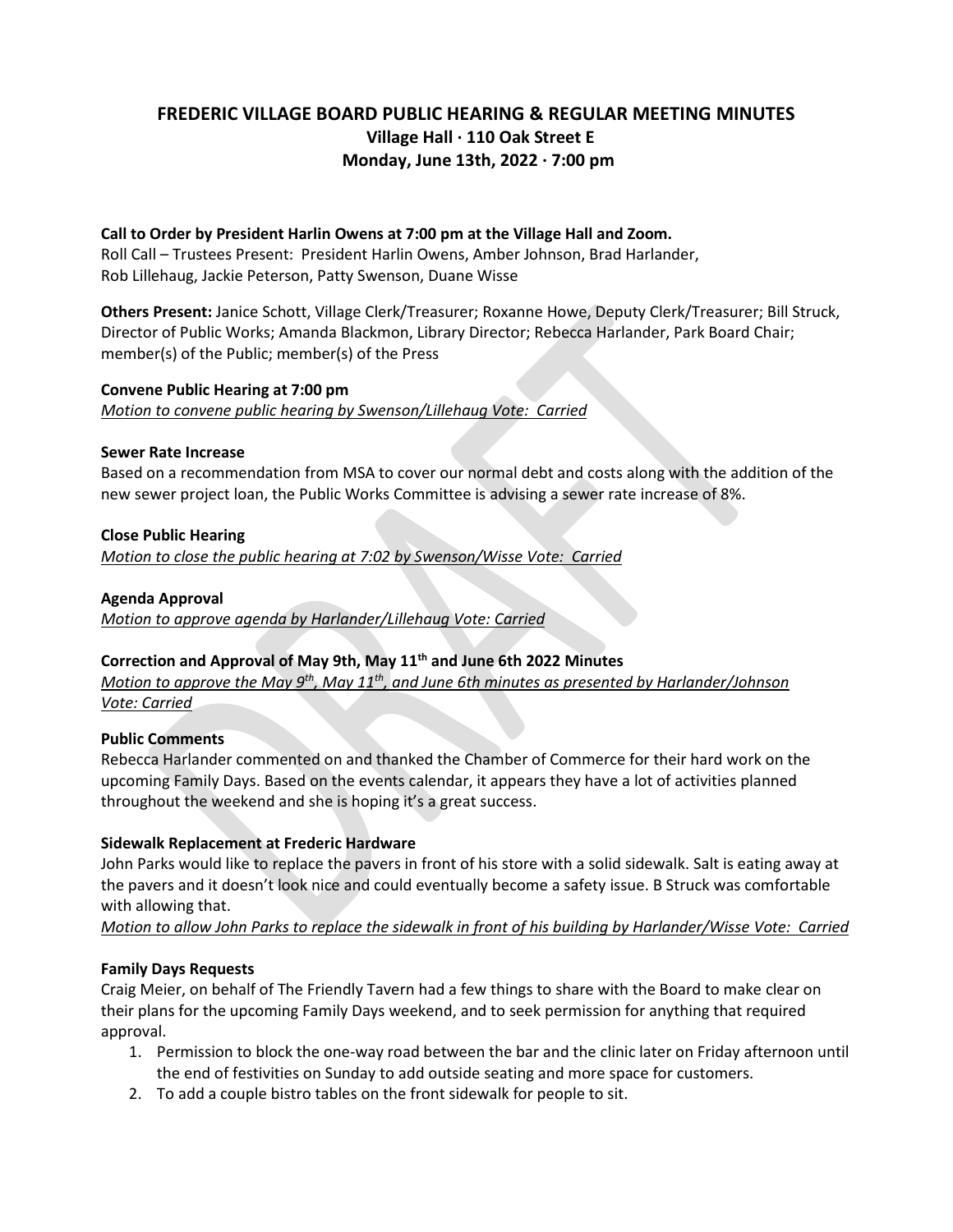- 3. To have their new food truck sell beer out of it, as allowed by their liquor license, at the street dance and possibly in the closed one-way (if closing the one-way is allowed).
- 4. To have a trial run in their food truck (only selling food) for a couple hours over the next couple days to work out any kinks before the weekend.

The sidewalk bistro tables are denied, as alcohol must be properly barricaded off, resulting in people having to walk into the street to go around that area. When the street is closed off for the street dance, it is allowable.

*Motion to expand the property description on The Friendly Tavern's liquor license to include the space from the back of their building, between the alley and Oak St W. from 5 pm on 6/17/2022 to 5 pm on 6/19/22 by Harlander/Wisse Vote: Carried*

*Motion to allow The Friendly Tavern to test run their food truck from 11:30 to 1:30 over the next couple days before it goes into operation for Family Days weekend by Swenson/Peterson Vote: Carried*

## **Committee and Department Head Reports**

a) Public Works – Bill Struck: B Struck updated the Board on outside training that has been done this year with himself and Nick Skow. Community Give Back Day was the best one yet and a great help to his department. Some storm sewer repairs have been done along with normal work. Parts and items, such as lights, repair materials, etc. are still backordered. The new system at the sewer plant is still scheduled to start up the first week of July.

b) Park Board – Rebecca Harlander: Community Give Back Day was a great success and a lot of projects got done. The new fishing pier is in and again, a big thank you to South Fork Sporting Club for their generous donation. We are working on getting a railing system that works better on it. Friends of the Library have donated, in honor of Carolyn Wedin, a bench at the new playground. The park caretakers are working and we have cameras installed on both sides of the lake

c) Library – Amanda Blackmon: A Blackmon went over the past months statistics and some new things coming up for the summer, including an author coming in this week, and a huge book sale going on during Family Days, and a group of kids coming in for a Dungeons and Dragons event. She is interested in pursing more space for the library, and in creating a new display area for historical Frederic items.

d) Law Enforcement – Tamara Larson: The calls for service information for the previous month was passed out.

e) Clerk/Treasurer – Janice Schott: J Schott reported that the new auditors charge an extra fee to come in person to a board meeting to go over the audit. The second half of the ARPA money should come soon. A recap of the Clerk/Treasurer training that has been done or is scheduled for this year was given.

f) Ambulance Report – Patty Swenson: Covered on separate agenda item

g) Public Works – Duane Wisse: Besides the recommended sewer rate increase, the committee also went over the summer street bids, received a change order and update on the CDBG sewer project, and discussed going in on a joint purchase for a heated asphalt patching trailer.

h) Upcoming Meetings and Events: None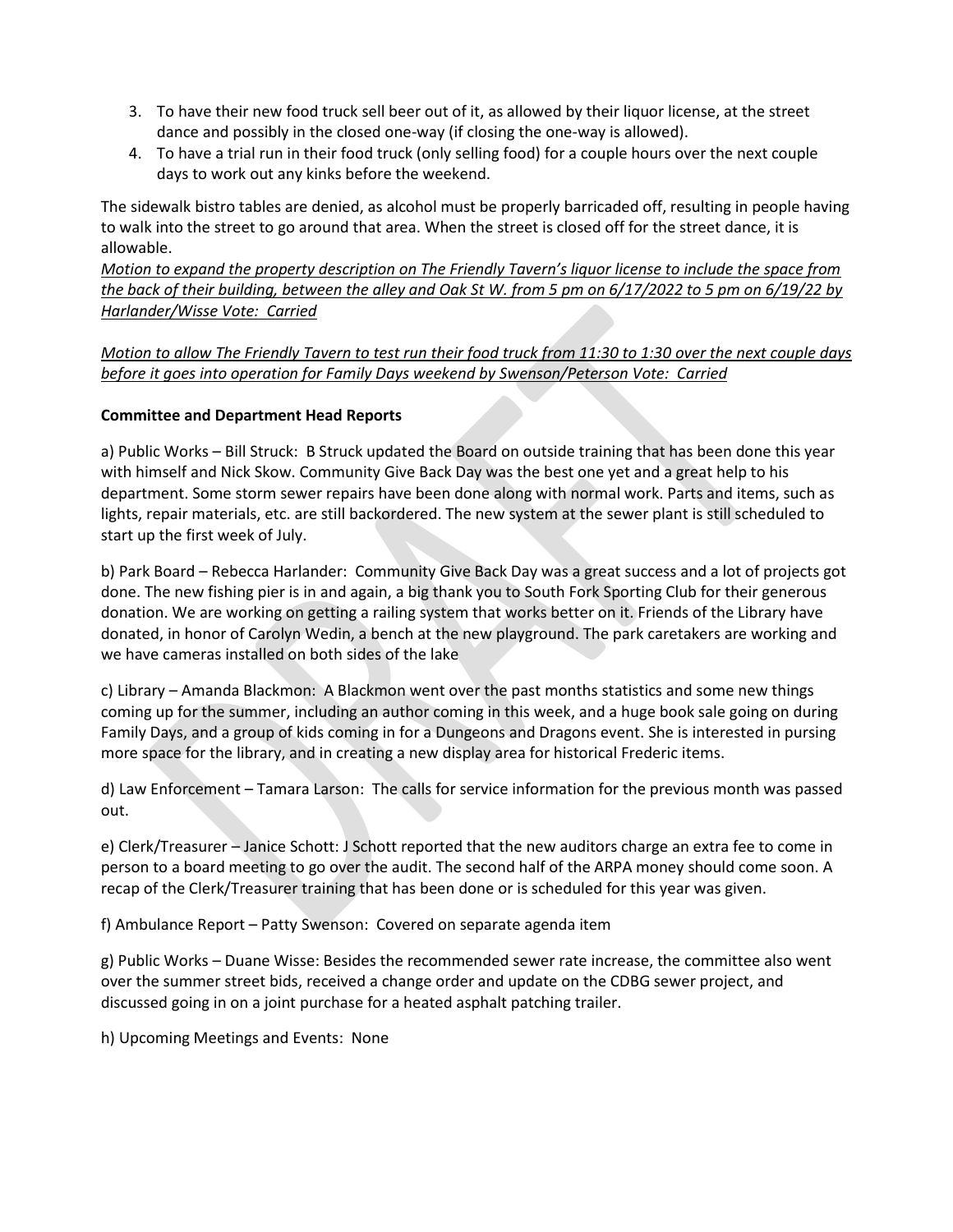## **Library Account Signers**

*Motion to remove David Ammend and Kris Surbaugh and add Christina White and Amanda Blackmon as signers for the Library Account at Bremer Bank by Harlander/Wisse Vote: Carried*

#### **Library Board Trustee Recommendation**

*Motion to appoint Lynelle Laventure to the Frederic Library Board by Harlander/Swenson Vote: Carried*

#### **Street Repair Bids**

*Motion to approve the Public Works Committee recommendations for summer street repairs by Wisse/Johnson Vote: Carried*

## **Resolution 06-22 Compliance Maintenance Annual Report (CMAR)**

The Compliance Maintenance Annual Report is a self-audit of the waste water system completed by B Struck and submitted to the DNR.

*Motion to approve and submit Resolution 06-22 to the DNR by Swenson/Harlander Vote: Carried*

## **2021 Consumer Confidence Report**

This is a report B Struck generates on the testing and safety of our drinking water system. *Motion to submit the Consumer Confidence Report to the DNR and the public by Harlander/Peterson Vote: Carried*

## **Sewer Rate Increase Recommendation from Public Works**

Based on the recommendation of MSA for us to cover our normal debt and costs along with the addition of the new sewer project loan, the Public Works Committee is advising a sewer rate increase of 8%. *Motion to approve the 8% sewer rate increase recommendation from the Public Works Committee by Wisse/Johnson Vote: Carried*

# **CDBG Sewer Project Change Order #7 recommendation from Public Works**

An unpaid invoice of \$6480 between Staab and their subcontractor DMB Drilling was discovered in February. Staab is also requesting an additional payment of \$552 for additional project management hours and \$70 for bonds and insurance related to the DNR WDPES permit delays. It is MSA's recommendation that the Village approve Change Order No. 7.

*Motion to approve Change Order #7 for the CDBG Sewer Project by Swanson/Lillehaug Vote: Carried*

# **License Renewals for July 1st 2022 through June 30th 2023**

- 1 ) Alcohol Class A & B Beer and Liquor
- 2 ) Cigarette & Tobacco
- 3 ) Mobile Home Park
- 4 ) Mobile Food Vendor
- 5 ) Operator

*Motion to approve the submitted license renewals for July 1st 2022 through June 30th 2023 by Lillehaug/Wisse Vote: Carried*